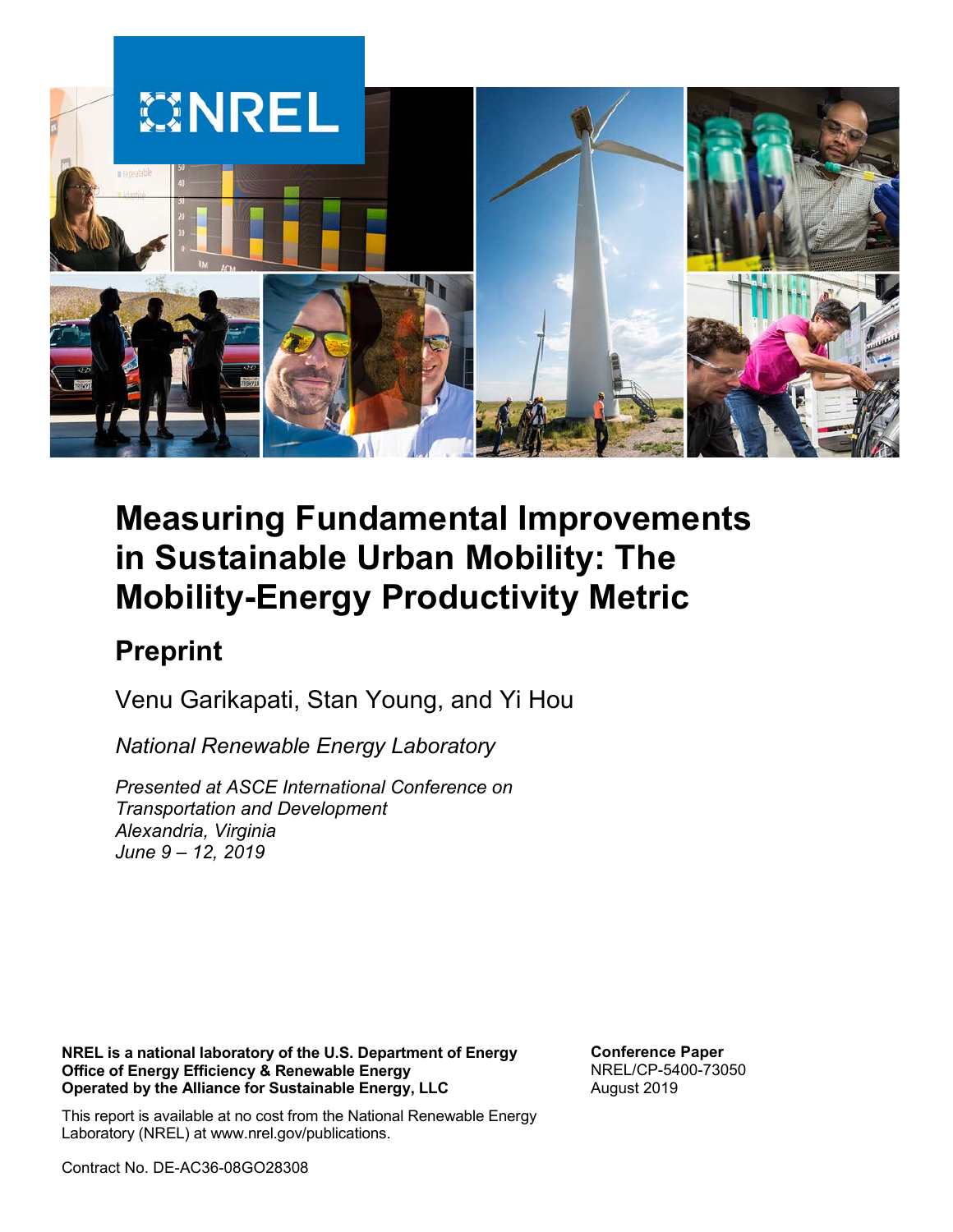

# **Measuring Fundamental Improvements in Sustainable Urban Mobility: The Mobility-Energy Productivity Metric**

## **Preprint**

Venu Garikapati, Stan Young, and Yi Hou

*National Renewable Energy Laboratory*

#### **Suggested Citation**.

Garikapati, Venu, Stan Young, and Yi Hou. 2019. *Measuring Fundamental Improvements in Sustainable Urban Mobility: The Mobility-Energy Productivity Metric: Preprint*. Golden, CO: National Renewable Energy Laboratory. NREL/CP-5400-73050. [https://www.nrel.gov/docs/fy19osti/73050.pdf.](https://www.nrel.gov/docs/fy19osti/73050.pdf)

**NREL is a national laboratory of the U.S. Department of Energy Office of Energy Efficiency & Renewable Energy Operated by the Alliance for Sustainable Energy, LLC**

This report is available at no cost from the National Renewable Energy

**Conference Paper** NREL/CP-5400-73050 August 2019

National Renewable Energy Laboratory 15013 Denver West Parkway Golden, CO 80401 303-275-3000 • www.nrel.gov

Contract No. DE-AC36-08GO28308

Laboratory (NREL) at www.nrel.gov/publications.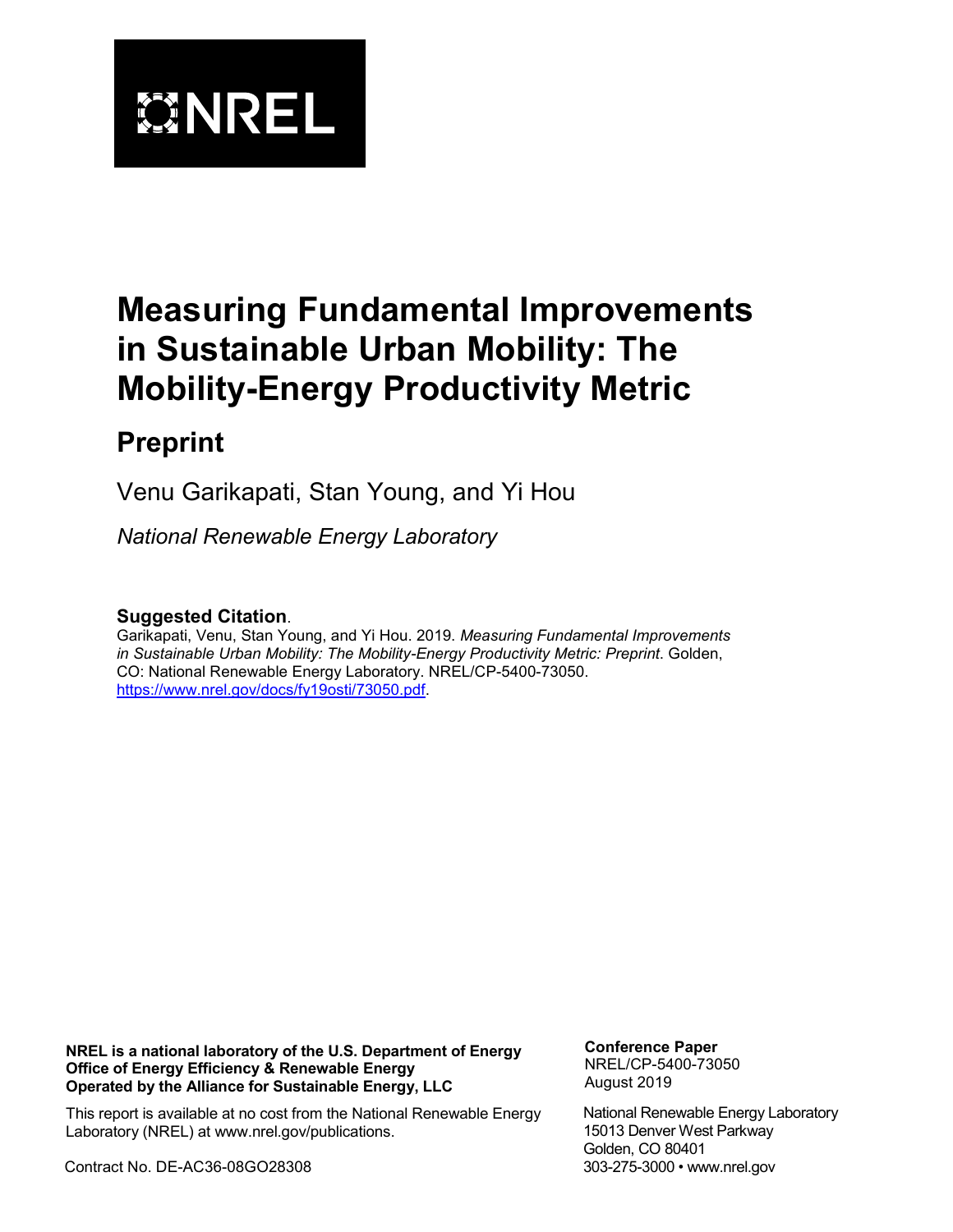#### **NOTICE**

This work was authored by the National Renewable Energy Laboratory, operated by Alliance for Sustainable Energy, LLC, for the U.S. Department of Energy (DOE) under Contract No. DE-AC36-08GO28308. Funding was provided by the U.S. Department of Energy Office of Energy Efficiency and Renewable Energy Vehicle Technologies Office. The views expressed herein do not necessarily represent the views of the DOE or the U.S. Government. The U.S. Government retains and the publisher, by accepting the article for publication, acknowledges that the U.S. Government retains a nonexclusive, paid-up, irrevocable, worldwide license to publish or reproduce the published form of this work, or allow others to do so, for U.S. Government purposes.

> This report is available at no cost from the National Renewable Energy Laboratory (NREL) at [www.nrel.gov/publications.](http://www.nrel.gov/publications)

U.S. Department of Energy (DOE) reports produced after 1991 and a growing number of pre-1991 documents are available free via [www.OSTI.gov.](http://www.osti.gov/)

*Cover Photos by Dennis Schroeder: (clockwise, left to right) NREL 51934, NREL 45897, NREL 42160, NREL 45891, NREL 48097, NREL 46526.*

NREL prints on paper that contains recycled content.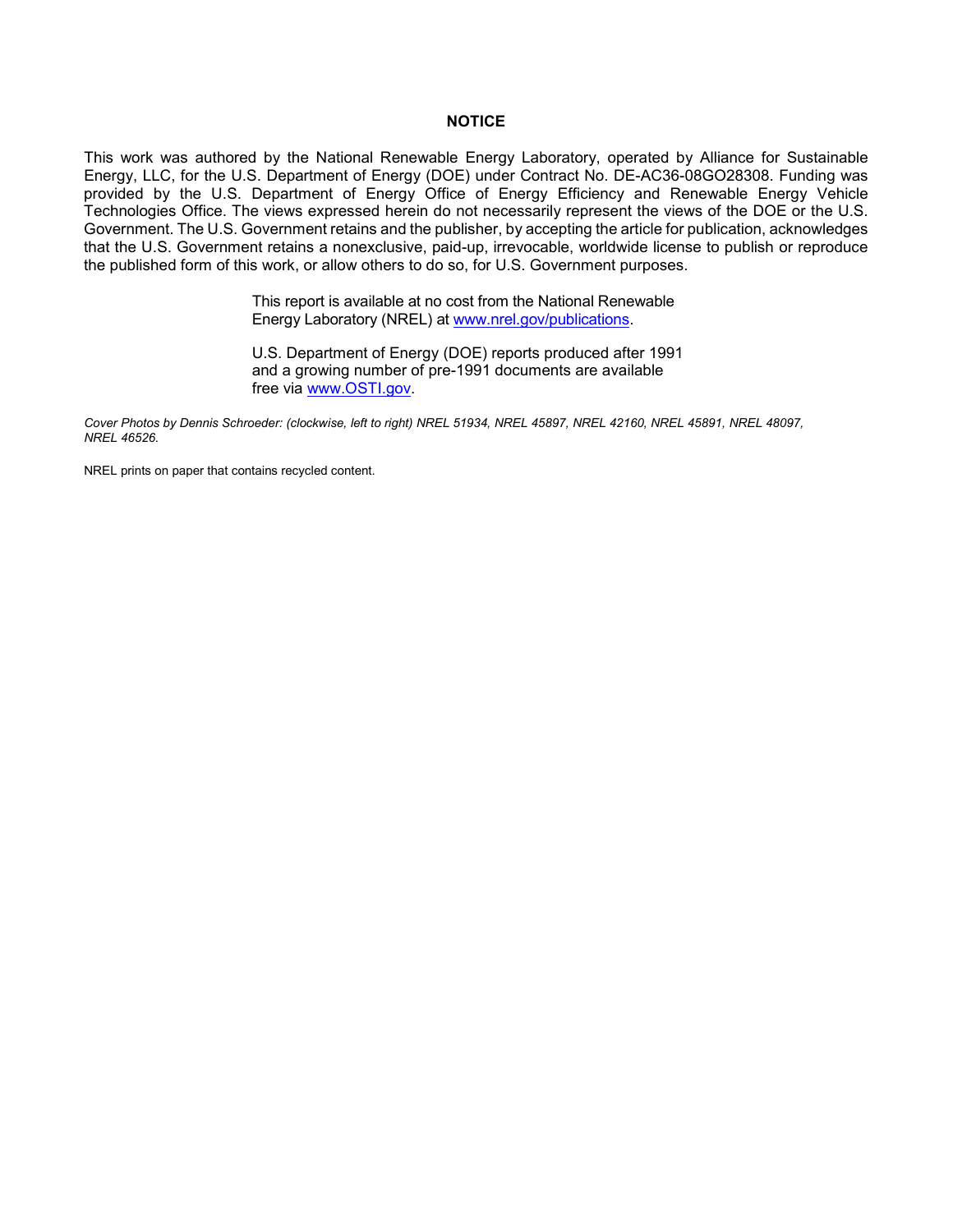### **Measuring Fundamental Improvements in Sustainable Urban Mobility: The Mobility-Energy Productivity Metric**

Venu Garikapati,<sup>1\*</sup> Stan Young,<sup>1</sup> and Yi Hou<sup>1</sup>

<sup>1</sup>National Renewable Energy Laboratory, 15013 Denver West Parkway, Golden, CO 80401; *\*corresponding author* - Email: [venu.garikapati@nrel.gov](mailto:venu.garikapati@nrel.gov)

#### **ABSTRACT**

Recent technological advancements in mobility are creating many options for connecting citizens with employment, goods, and services, particularly in urban areas where modes such as bike and car shares, electric scooters, ridesourcing, and ridesharing are proliferating at a rapid pace. Analysis and tools for overall transportation planning are dominated by urban regional travel demand models whose roots in highway operations poorly reflect the system dynamics in denser areas where parking costs, convenience, and availability—not to mention sustainability concerns and quality of life—are driving people to an ever-greater spectrum of mobility services. In this paper, we present a new paradigm for evaluating mobility options within an urban area. First developed for the U.S. Department of Energy's Energy Efficient Mobility System research program, this metric is termed the Mobility-Energy Productivity (MEP) metric. At its heart, the MEP metric measures accessibility and appropriately weights it with travel time, cost, and energy of modes that provide access to opportunities in any given location. The proposed metric is versatile in that it can be computed from readily available data sources or derived from outputs of regional travel demand models. End times associated with parking, curb access, cost, and reliability and frequency of service need to be carefully considered to obtain an appropriate and accurate perspective when computing the metric. Ultimately, the MEP metric can be used to reflect the impacts of new mobility technologies (transportation network companies, electric scooters), business models (car shares and bike shares), and landuse practices (such as transit-oriented development) on sustainable urban mobility. This paper lays out the need, requirements, and framework for this new metric, and offers it, in collaboration with the American Society for Civil Engineers (ASCE), as a foundational metric for Smart City assessment.

#### **INTRODUCTION**

For nearly a century, the automobile has been the primary mode of personal transportation in American life. This remains true today as millions of people rely heavily on cars to connect suburbs with cities or to travel long distances—often out of routine or convenience (Fuller 2018). However, advances in technology are fueling an era of transportation transformation, with the potential to transform a system that has remained virtually unchanged for decades. The challenges of interconnecting our cities and creating a cross-continental transportation system for military purposes spawned the interstate highway system, generating the age of the automobile. In this century, congestion and mobility challenges of rising urban populations are spawning everevolving mobility and communications technologies to connect people to goods,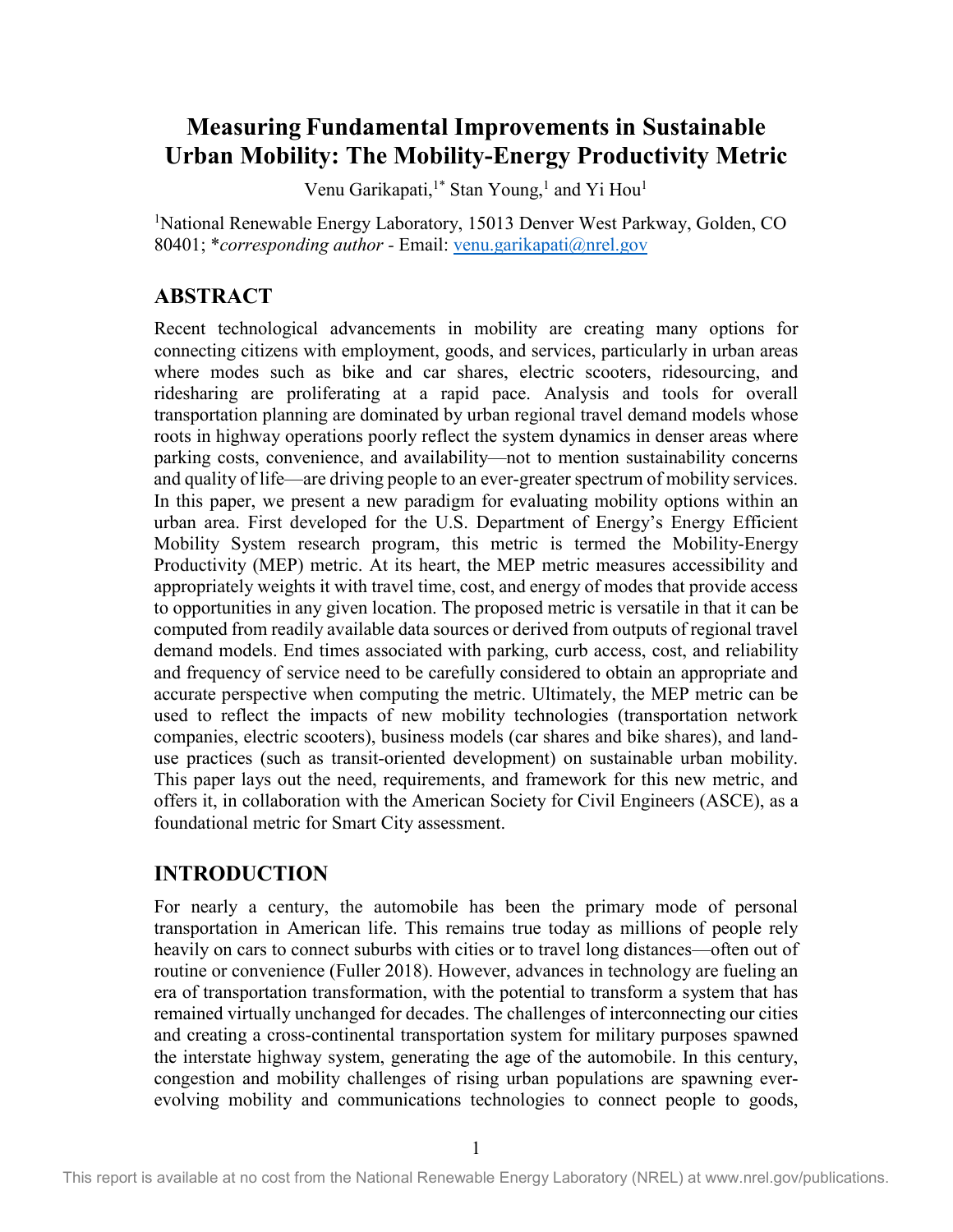services, and employment within a metropolitan and national context—all of which define a high quality of life. Aspiring smart cities are wrestling with questions such as: How does mobility impact a person's quality of life? Would people make different travel choices if they were presented with better information about their mobility options? Would businesses make different location decisions if they could assess the quality of mobility in that area?

The ability to quantify the quality of mobility at a given location is the first step toward answering these questions. In response, an interdisciplinary team at the National Renewable Energy Laboratory (NREL) has developed the Mobility-Energy Productivity (MEP) metric. The MEP metric provides an avenue to not only measure the quality of mobility at a specific location in its current configuration, but also to test how various technological advances (e.g., connected and automated vehicles, plug-in electric vehicles, shared mobility) and infrastructure investments (e.g., building an additional highway lane, constructing a new shopping mall, implementing a transitoriented development) impact the mobility of that location over time. A location with the highest-quality mobility offers multiple efficient transportation options to a diverse number of opportunities while minimizing time, cost, and energy consumption.

Transportation energy consumption is highly correlated to petroleum use, pollutant emissions, and greenhouse gas production. Versions of the MEP metric can be targeted specifically at these outputs, but the framework herein is generalized to energy. Development of the MEP metric is significant to the U.S. Department of Energy's (DOE's) Systems and Modeling for Accelerated Research in Transportation (SMART) Mobility Consortium, which is developing insights, tools, and technology related to the evolving connected mobility system—informing decision makers about how emerging mobility choices impact quality of life and energy consumption. The MEP metric is also critical to urban transportation planning activities in which current metrics—which are heavily based on infrastructure utilization, overall emissions, carbon dioxide  $(CO<sub>2</sub>)$ , or other outputs—fail to capture fundamental mobility benefits with respect to either time, cost, or energy. The formulation of the MEP metric is based on fundamental requirements that include the following:

- At its heart, the MEP metric is founded on principles of accessibility theory that measure access to a wide variety of goods, services, employment and other activity opportunities.
- The MEP is capable of reflecting the congestion impacts of existing and future modes. To achieve this, the MEP metric is fundamentally based on travel times (and their associated reliability) and cost. As a result, any mode that is adequately modeled for travel time and cost (and its associated energy) as well as any data source or model that outputs travel time within an urban area can serve as input to the calculation of MEP .
- The metric reflects the impact of opportunity distribution (goods, services, employment and other activities). As a result, the metric can provide a barometer to assess planning, transit-oriented development, and other land-use practices that enhance accessibility.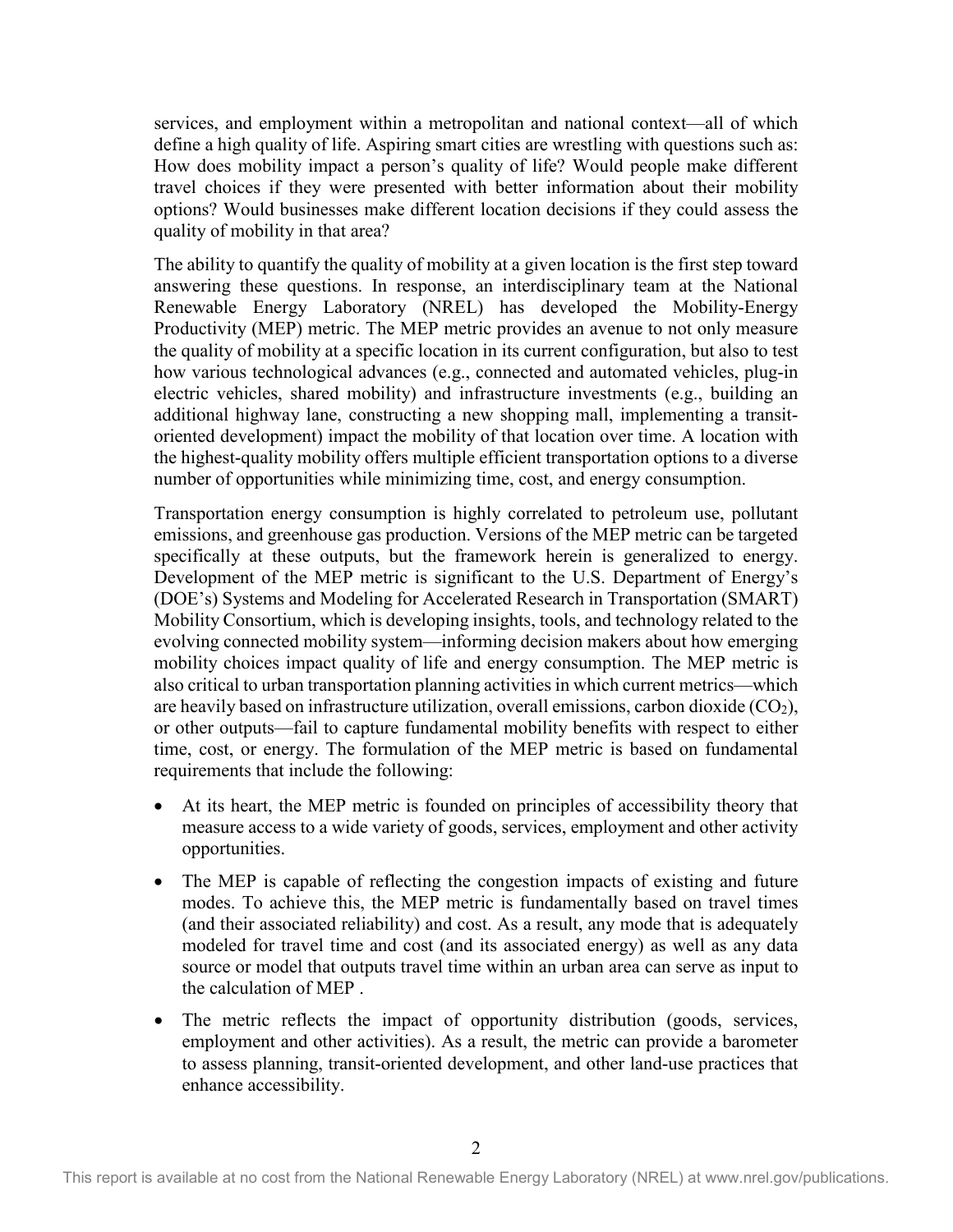- The measure can be aggregated and disaggregated in space as well as by mode and trip purpose, and it can be weighted with respect to various population subgroups. The metric can be defined for each individual mode, as well as any given combination of modes, for each trip purpose or combination of trip purposes. This property allows the metric to provide a single score for an entire city or to reflect impacts in a specific area, for specific purposes, modes, or population groups. This property is critical in that it allows for the creation of highly informative and intuitive mappings of the MEP metric.
- Lastly, the most important requirement for the MEP metric is that it be practical to implement, whether through existing data or through modeled output from transportation demand models.

The MEP metric presented in this article meets these requirements and is presented as a tool for assessing sustainable urban mobility. To guide the development of the MEP metric, the development team, in close association with the DOE's Energy Efficient Mobility System program management, developed a set of "litmus tests" for the application of the MEP metric. Although not exhaustive, these litmus tests provide a series of thought experiments to ensure that the metric is responsive to envisioned scenarios. A few of these scenarios are listed below, presented in a "What if…" framework.

- If the cost of ride-hailing decreases, allowing more people to access on-demand mobility (assuming increased ride-hailing service does not create additional congestion), then the MEP metric should increase.
- If mobility technologies induce even further commuting distances, encouraging people to live further from their place of employment (everything else being equal), then the MEP metric should decrease.
- If additional bike and pedestrian activities are present in our urban areas, then the MEP metric should increase.
- If vehicle automation makes in-vehicle time more productive (and everything else remains unchanged), then the MEP metric should increase.
- If vehicle and fueling technology improvements increase the aggregate effective miles-per-gallon (MPG) of the fleet, then the MEP metric should increase.
- If ride-sharing increases, then the MEP metric should increase.
- If a trip-maker can reach more grocery stores, restaurants, and job opportunities within the same time, cost, and energy budget, then the MEP metric should increase.
- If automated vehicles provide the mobility-impaired with improved service, then the MEP metric should increase.
- If there are two or more distinct modes providing access to goods, services, and jobs, then the total combined MEP metric should be greater than the MEP metric for any of the modes taken individually.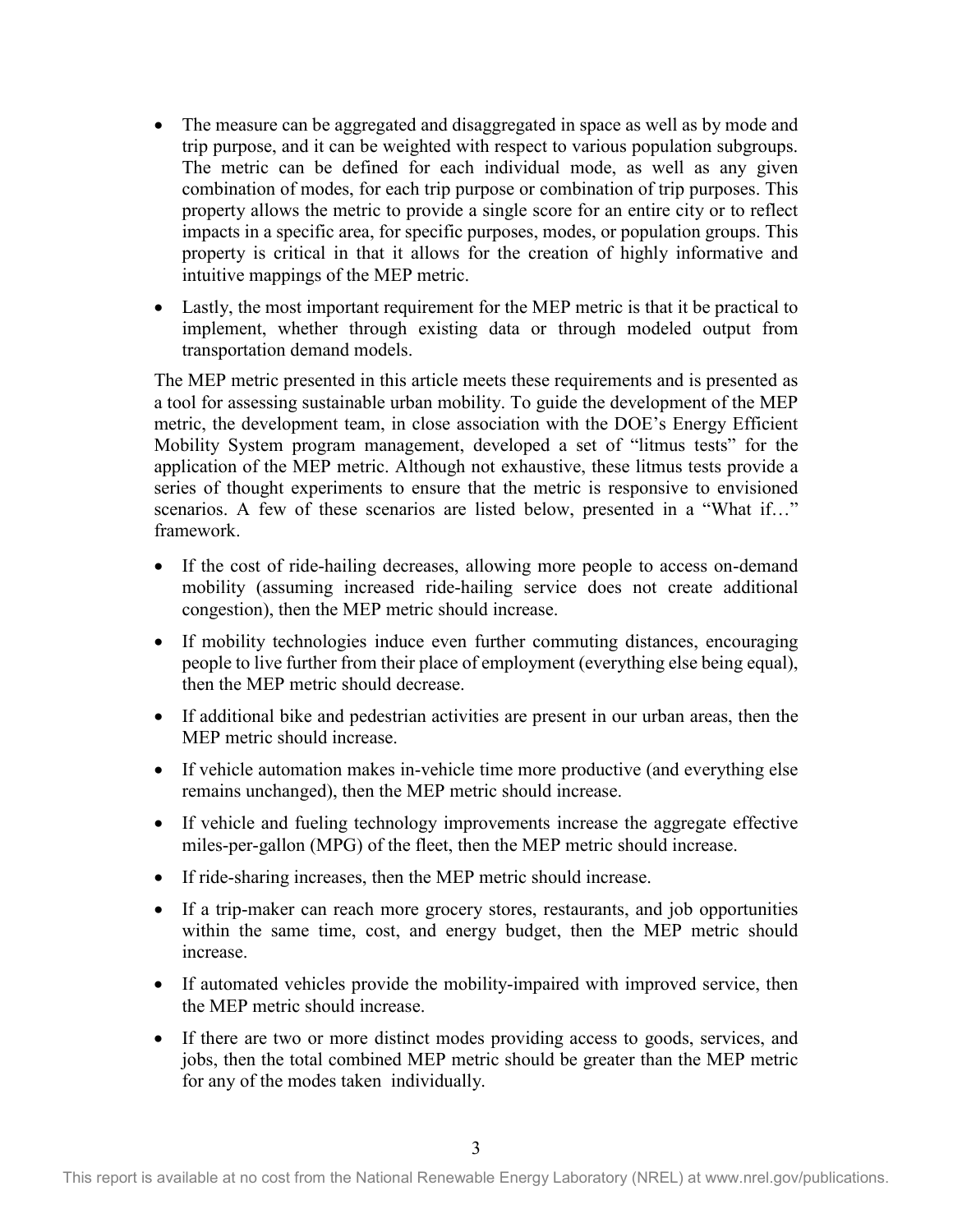These are just a few of the thought experiments or litmus tests that the MEP metric was subjected to through its development. The MEP metric has been exercised for a variety of modes and scenarios to test its ability to satisfy these requirements, and a software package is being prepared to interface with regional travel models to test future mobility scenarios.

#### **MEP METRIC METHODOLOGY**

Measurements of accessibility are not new (Wachs and Kumagai 1973; Vickerman 1974; Guers and van Wee 2004; Warade 2007), but the MEP metric significantly expands upon familiar (and popular) metrics such as walk, bike, and transit score (Walk Score<sup>®</sup> 2018; All Transit<sup>™</sup> 2018). These current measures allow individuals to disparately assess whether an area is walkable, bike friendly, or well served by public transit based on the distances that can be traveled in various amounts of time using each of these modes. However, these calculations are proprietary and address only single modes. Also, these metrics often lack detailed information about overall performance, trip costs, and energy consumption.

Beyond location, distance, cost, and time, the MEP metric includes the capability to quantify energy consumption by fuel type. The "E" in MEP may be parameterized for energy, emissions, or any other negative externality associated with travel. MEP is the first of its kind to incorporate energy weighting in quantifying access to opportunities. The formulation presented herein primarily uses traditional factors for petroleum-based energy requirements similar to MPG, or MPG equivalents (such as MPGe with respect to electric vehicles). The MEP metric can be customized to either emissions or greenhouse gases, but energy use correlates highly to both, and it can be used as a surrogate.

The MEP metric measures opportunities within a time, cost, and energy budget. For example, it can indicate how many employment opportunities, health-care facilities, grocery stores, restaurants, parks, and entertainment destinations exist within 20 minutes of a location using different modes. The resulting numeric score provides a robust assessment of the quality of mobility provided to each traveler at a given location—regardless of whether travelers possess their own mode of personal transportation or use a bus, train, transportation network company (TNC) (e.g., Uber, Lyft), bike-share, or car-share. The MEP metric measures how well each mode—as well as a combination of modes—connects the traveler to a variety of opportunities. Additionally, the MEP methodology is open source and easily adaptable to include new modes as they emerge.

At the heart of the MEP metric are accessibility measures that build on existing accessibility theory and methodologies, assessing the number of jobs, goods, and service opportunities are available within prescribed travel times from a location. This approach is fundamentally a geospatial analysis, providing both a visual map for comparative analysis and a numeric score to baseline performance metrics. Data to support travel-time calculations and land use (i.e., available goods, services, and employment opportunities) are readily available using third-party travel data or outputs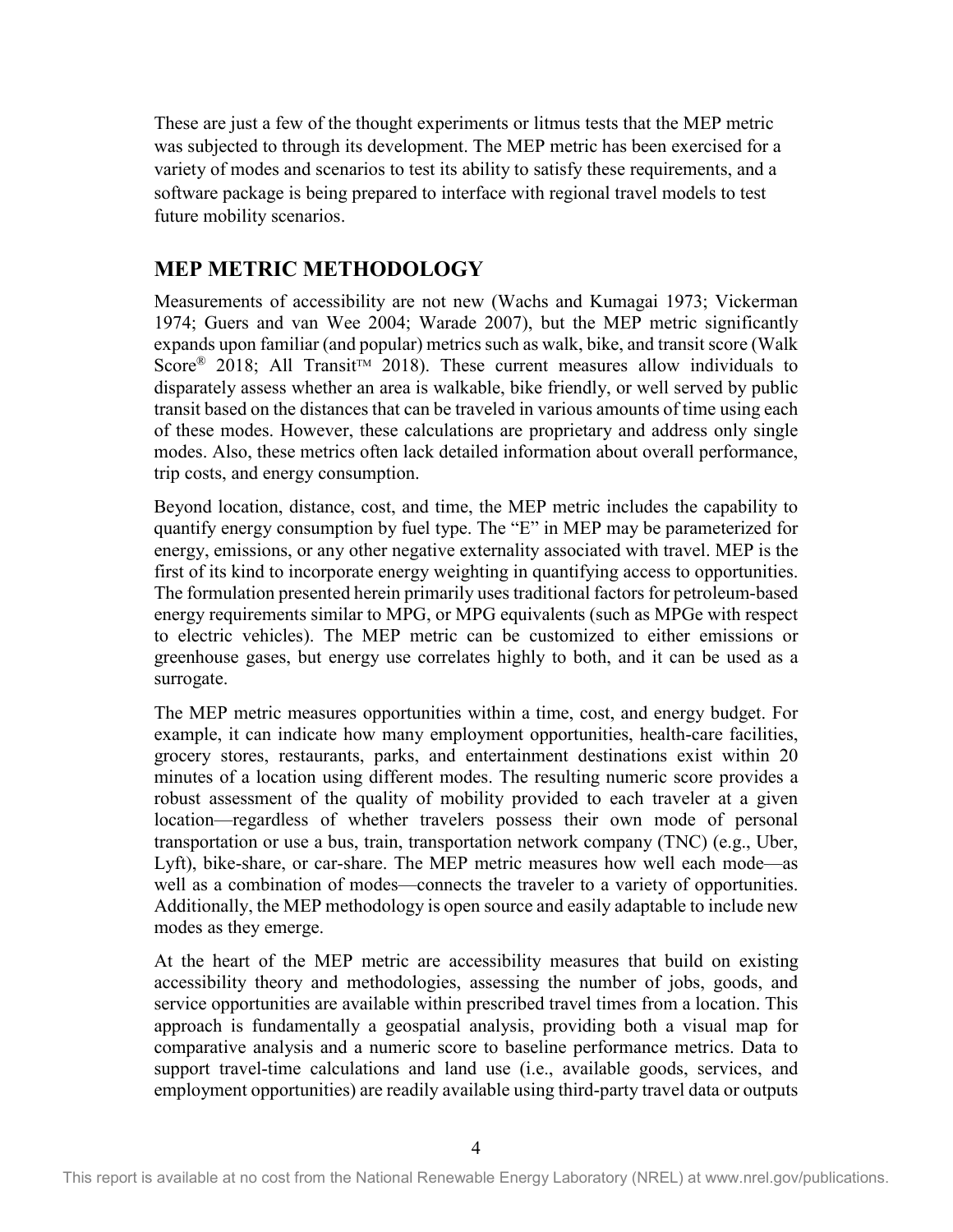from regional travel demand models along with land-use data from cities, metropolitan planning organizations, or commercial entities. Isochrones—that is, lines on a map of a region showing what can be accessed within a given timeframe using a selected mode of travel—are calculated using readily available geospatial analysis techniques combined with the aforementioned data sources. For example, isochrones are constructed to reflect how far an individual can travel within 10, 20, 30, and 40 minutes from home by walking, biking, driving, or using public transit. Figure 1 shows the landuse map for the Denver metro region (Panel A) as well as a set of isochrones of 10-, 20-, 30-, and 40-minute travel time by driving mode from the center of downtown Denver (Panel B). These isochrones are constructed for each mode and each place (a  $1\times1$  square kilometer pixel in the current analysis). Once the isochrones are developed, the MEP methodology quantifies the opportunity potential within the reachable area defined by the isochrones. For each isochrone area, the job opportunities, grocery stores, restaurants, recreation facilities, medical service providers, and more are enumerated. Land use is indexed to purpose (e.g., education, shopping-retail, health) as well as to job-opportunity potential (number of employees or jobs).



**Figure 1. A) Land use map of Denver, CO; B) Isochrones of 10-, 20-, 30-, and 40-minute travel time by car from downtown Denver.**

The quantity of each type of opportunity space is standardized (by activity proportionality constants and trip frequencies) and weighted by time, cost, and energy coefficients. The MEP equation is:

$$
MEP_i = \sum_{k} \sum_{t} (o_{ikt} - o_{ik(t-10)}) \cdot e^{M_{ikt}}
$$

where  $o_{ikt}$  is the opportunity space measure, which represents the number of opportunities that can be reached by mode  $k$  in time  $t$  from location  $i$ ; and  $M_{ikt}$  is further defined as

$$
M_{ikt} = \alpha e_k + \beta t + \sigma c_k
$$

where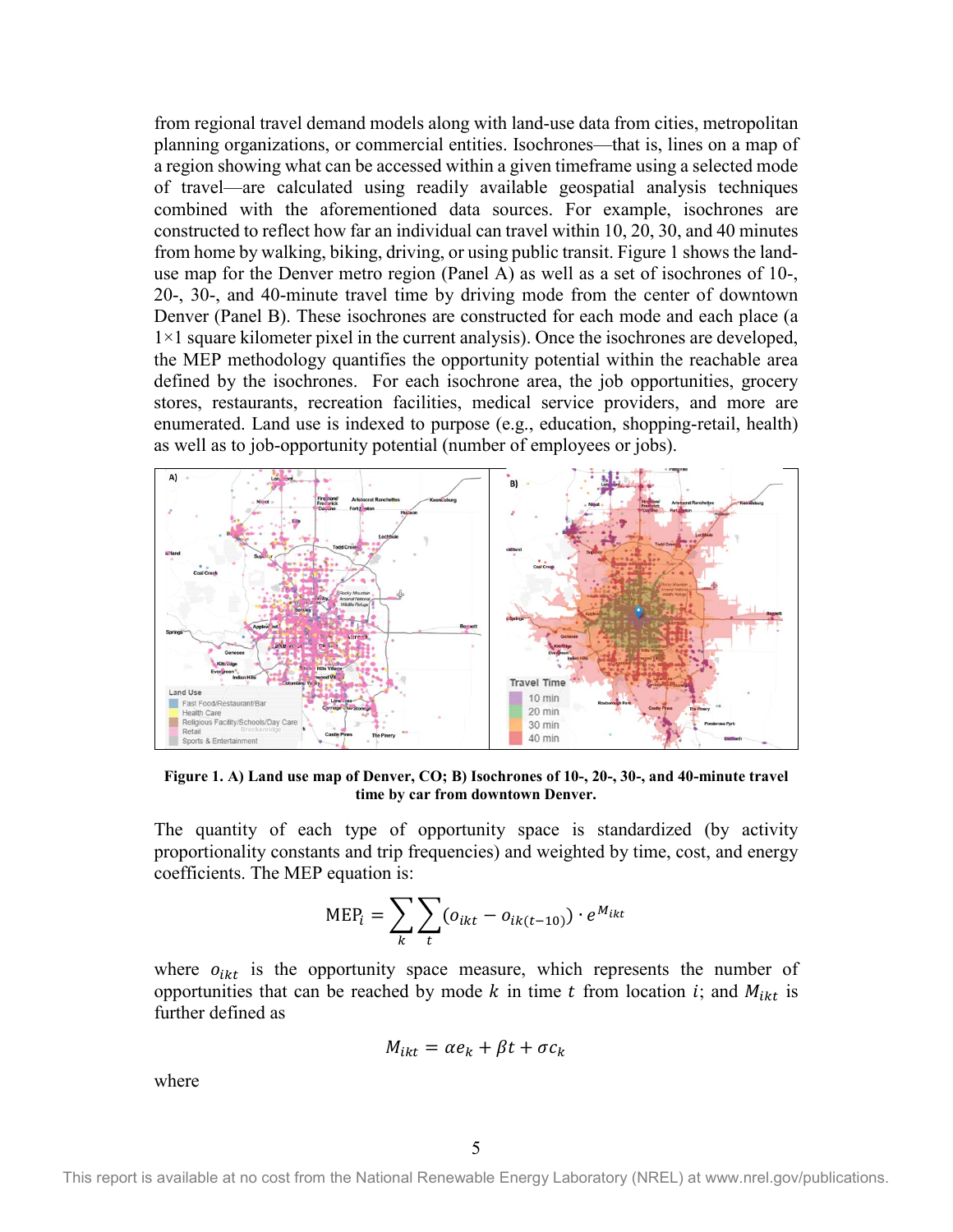- $M_{ikt}$  is the modal weighting factor for opportunities accessed by mode k with travel time  $t$  from location  $i$
- $e_k$  is the energy intensity (kWh per passenger-mile) of mode k
- $t$  is travel time
- $c_k$  is the cost (dollar per passenger-mile) of using transportation mode k
- $\alpha$ ,  $\beta$ , and  $\sigma$  are weighing factors.

Modal weighting factors account for time, cost, and energy of each mode. For time weighting, destinations that are closer to a location are weighted higher that those that are farther. For example, having access to five grocery stores within 10 minutes is better than having access to the same within 30 minutes.  $\alpha$  is the distance decay parameter that accommodates time weighting, and its value has been established in extensive accessibility research. Factors for cost and energy weighting reflect cost in terms of dollars and energy in terms of BTUs on a per passenger-mile basis. For example, having access to 10 shopping opportunities within 10 minutes of biking or walking is of more value than having access to the same number of shopping opportunities accessible by driving mode because driving is more expensive and uses more energy. Actual weighting values and example calculations are beyond the scope of this paper, but they are available in additional technical literature by the authors (Hou et al. 2019).

Note that the enumeration of the opportunity space—that is, counting the number of jobs, shopping, medical, education, and other opportunities—requires appropriate weighting. For example, suppose that traveling 10 minutes from a given location provides access to 50 job opportunities, two grocery stores, one shopping center, and two hospitals. A simple summation of these opportunities will create an incorrect assessment of meaningful opportunities accessible from that location. The MEP metric considers the frequency of different trip types as well as the relative spatial equivalency of different types of opportunities. To account for this, opportunities are standardized using a benchmarking measure as shown in the equation below:

$$
o_{ikt} = \sum_j o_{ijkt} \cdot \frac{N^*}{N_j} \cdot \frac{f_j}{\sum_j f_j}
$$

where

- $o_{iikt}$  is the number of opportunities for activity *j* that can be accessed by mode *k* within the travel time threshold  $t$  from the  $i$ th pixel
- $N^*$  is the total number of benchmark opportunities across multiple cities (e.g., number of meal opportunities)
- $N_i$  is the total number of opportunities for activity *j* (e.g., number of shopping opportunities)
- $f_i$  is the frequency that people access opportunities of activity *j*.

The  $\frac{N^*}{N}$  $N_{j}$ measure is based on data from a number of cities in the United States and

provides a way to establish the spatial equivalencies of various types of opportunities. For example, the measure provides a way to convert access to 50 job opportunities, two grocery stores, one shopping center, and two hospitals into one single number.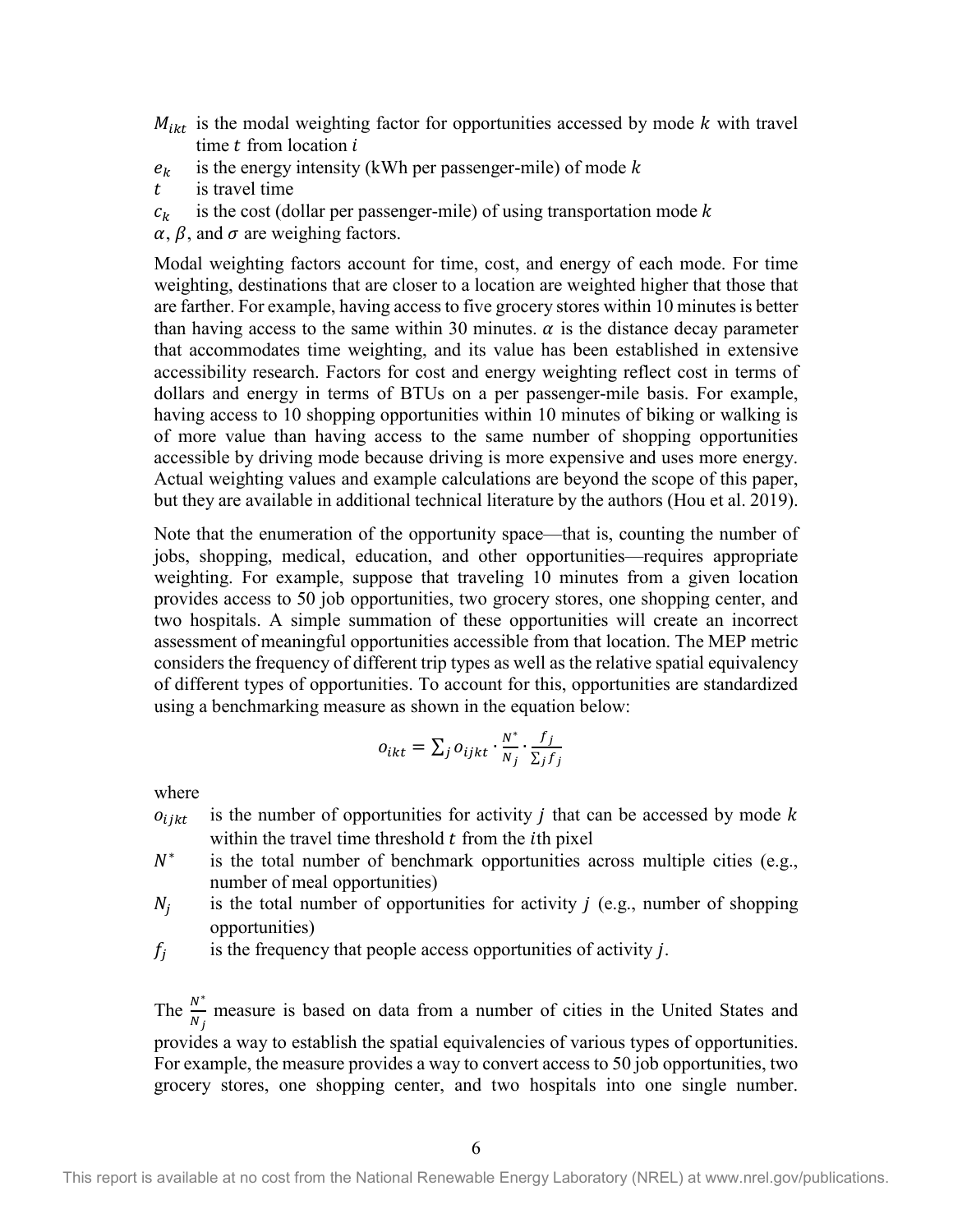Similarly, the activity engagement frequency ratio  $(\frac{f_j}{g}$  $\frac{f}{\sum_j f_j}$  is implemented to acknowledge the relative differences in participating in different types of activities. A job is a more regular activity, so access to job opportunities is weighted higher than to, say, several movie theaters accessible from a given location because the latter is a less frequent activity. The activity engagement frequencies are obtained from the National Household Travel Survey (Oak Ridge National Laboratory 2018), but they can be augmented with specific local urban parameters as revealed by surveys and other data.

The analysis culminates into a MEP metric for a location, which can be aggregated to any desired geographical resolution by weighting with appropriate population-density measures. The basis of the MEP metric is the proximity and convenience of access to a variety of goods, services, and job opportunities that define a high quality of life reachable by various forms of mobility. Figure 2 (Panels A–C) shows the MEP metric (for all activities) in the Denver metropolitan region for different modal combinations.



**C) Transit, walk, and bike combined**

Each panel in Figure 2 reflects the relative magnitude of opportunities that can be accessed from a given location using a given mode. Red indicates that opportunity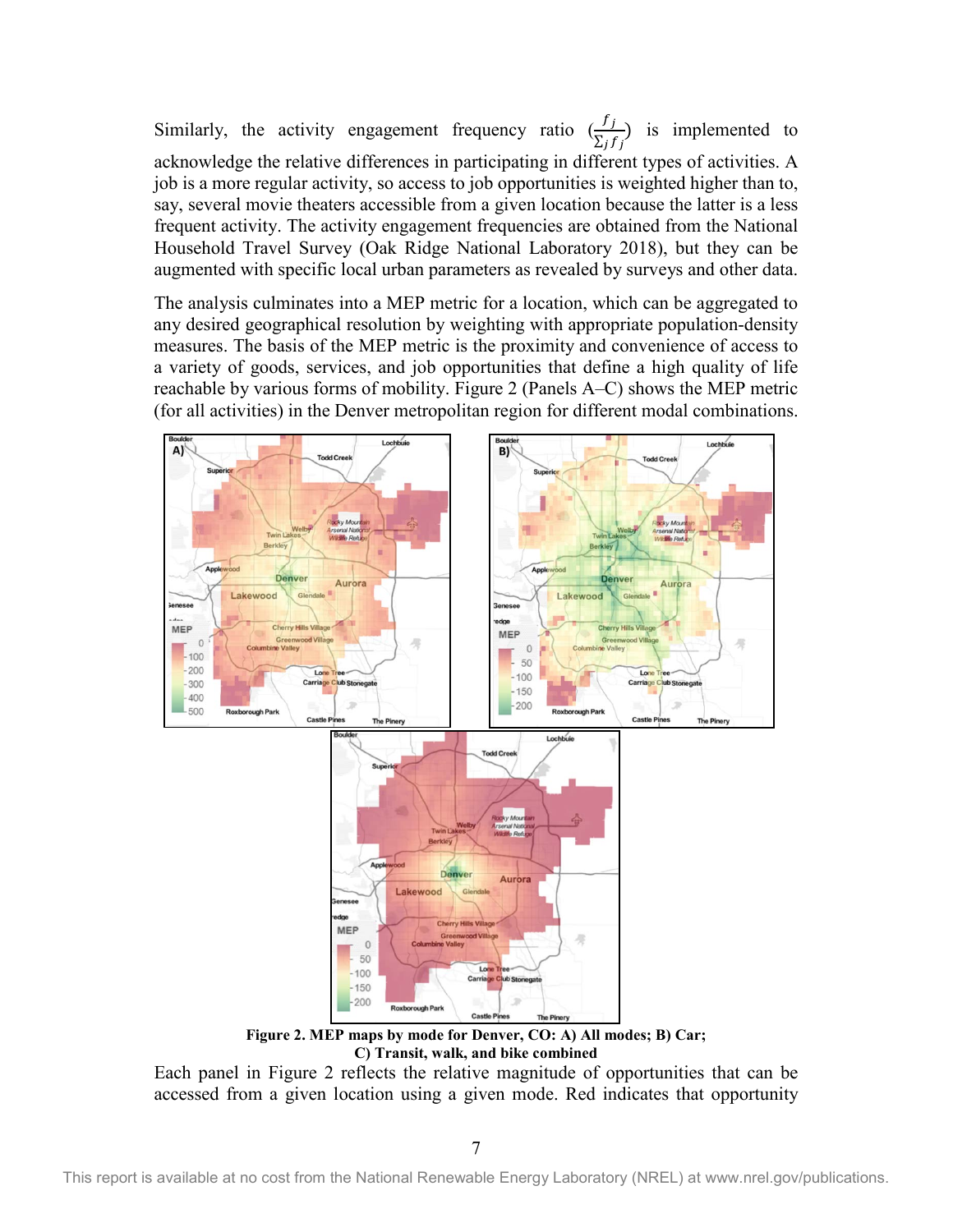access from that pixel for that mode is less, whereas green indicates a greater access to opportunities using a given mode. It is clear that car mode provides the greatest access to opportunities across the city, which comes as no surprise because Denver, like many metropolitan cities in the United States, is an auto-dominant city. Panel C, which depicts the MEP metric for all modes (combined) except cars, shows greater access to opportunities closer to downtown and dwindles toward the suburbs, where opportunities are more sparsely spaced and transit availability is limited.

#### **MEP APPLICATIONS**

Tens of billions of dollars are expected to be expended in urban infrastructure investments and modernization upgrades in the coming years. Transportation officials will face many strategic decisions and complicated prioritization demands. Modeling efforts continue to evolve in accuracy, taking into account, for example, human behavior, congestion impacts, and end-times associated with parking hassle in urban areas. Decision makers lack appropriate metrics for applying to both measured data and simulation of alternative future transportation systems. The MEP metric provides transportation officials and city planners a means to fairly assess mobility, energy, and quality-of-life outcomes from new technologies that impact existing road systems, airports, curb fronts, parking needs, and overall urban infrastructure, thus helping planners to prioritize and inform investment decisions.

The MEP metric has been computed for a handful of U.S. cities based on available (not modeled) data to comprehensively assess the "quality of mobility" in these cities. Using the MEP metric, a city would be able to track fundamental changes in mobility over time as technology improves (e.g., greater electric vehicle penetration, automated vehicle adoption) and as new strategies to reduce congestion are implemented (e.g., enhanced transit, congestion road pricing, pedestrian/bike networks, deployment of automated electric shuttles). A city could also use MEP scores to aid in decision making. In summary, outputs of an urban travel demand model linked with the MEP metric will allow for more robust analysis, identify secondary technology impacts (e.g., increased congestion), and show how each of these decisions would affect the MEP score for the target neighborhood as well as the region.

NREL is in the process of linking the MEP methodology to sophisticated travel demand models, developing a module akin to the EPA MOVES (U.S. Environmental Protection Agency 2018), such that the results of any scenario analysis can be used to generate MEP metrics. The MEP module will also include an analytics package that can present the results visually at various scales and levels of aggregation. In the interim, NREL has developed a few potential scenarios using first-order approximations to show the capacity and utility of the MEP methodology. These scenarios include:

*Greatly improved fuel economy*: This scenario is representative of a future in which vehicles are much more efficient—such that the effective MPG (as compared to today's fleet) increases by 200%. The results of this scenario analysis applied to the Denver region are shown in Figure 3. Note that this neglects any secondary impacts that may occur such as induced travel or greater congestion.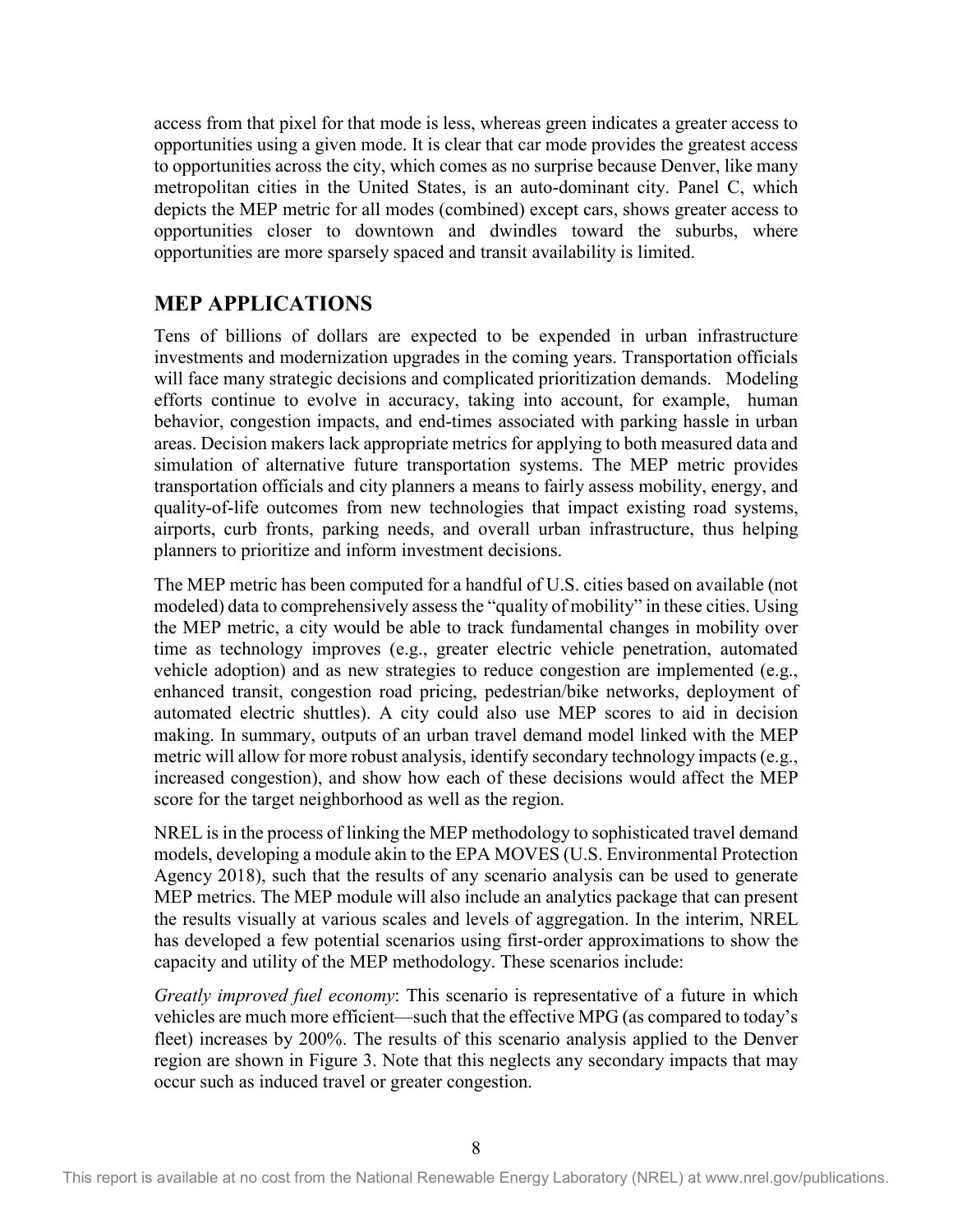

**Figure 3. Scenario 1 – Impact on MEP due to greater vehicle efficiency.**

The figure shows that improving vehicle efficiency increases MEP scores across most locations in a city. The overall MEP metric for the city in this scenario increased by 25%. The MEP score improvement in this scenario is not from an increase in opportunities but rather from an increase in driving mode energy efficiency.

*Implementation of shared automated mobility in a geo-fenced region*: Adoption of automated mobility can be facilitated by deploying automated vehicles as a shared mode in a location of high trip density. In exploring this concept, NREL has coined the term Automated Mobility District (AMD). An AMD is a campus-sized implementation of connected/automated vehicle technology to realize the benefits of a fully electric, shared, automated mobility service within a confined region or district (Young et al. 2017). A geo-fenced region was selected in downtown Denver (shown with a red boundary in Figure 4), and hypothetical mobility improvements were introduced via enhancements in vehicle efficiency (mimicking a shared electric vehicle) as well as an increase in transit level of service. The objective was to showcase the utility of the MEP methodology in depicting "local" vs. global changes. Figure 4 shows that MEP scores increased only in the region where automated shared mobility is introduced whereas scores for the rest of the region remained the same. The overall MEP index for the city increased by 8% as a result of increased efficiency of transit mode in downtown Denver. This shows the powerful utility of the tool for city planners and policy makers, who can run a variety of scenario analyses for enhancing mobility in targeted areas and visualize the improvements through increased MEP scores. A benefit-to-cost analysis can then be conducted to select strategies that provide maximum mobility gains.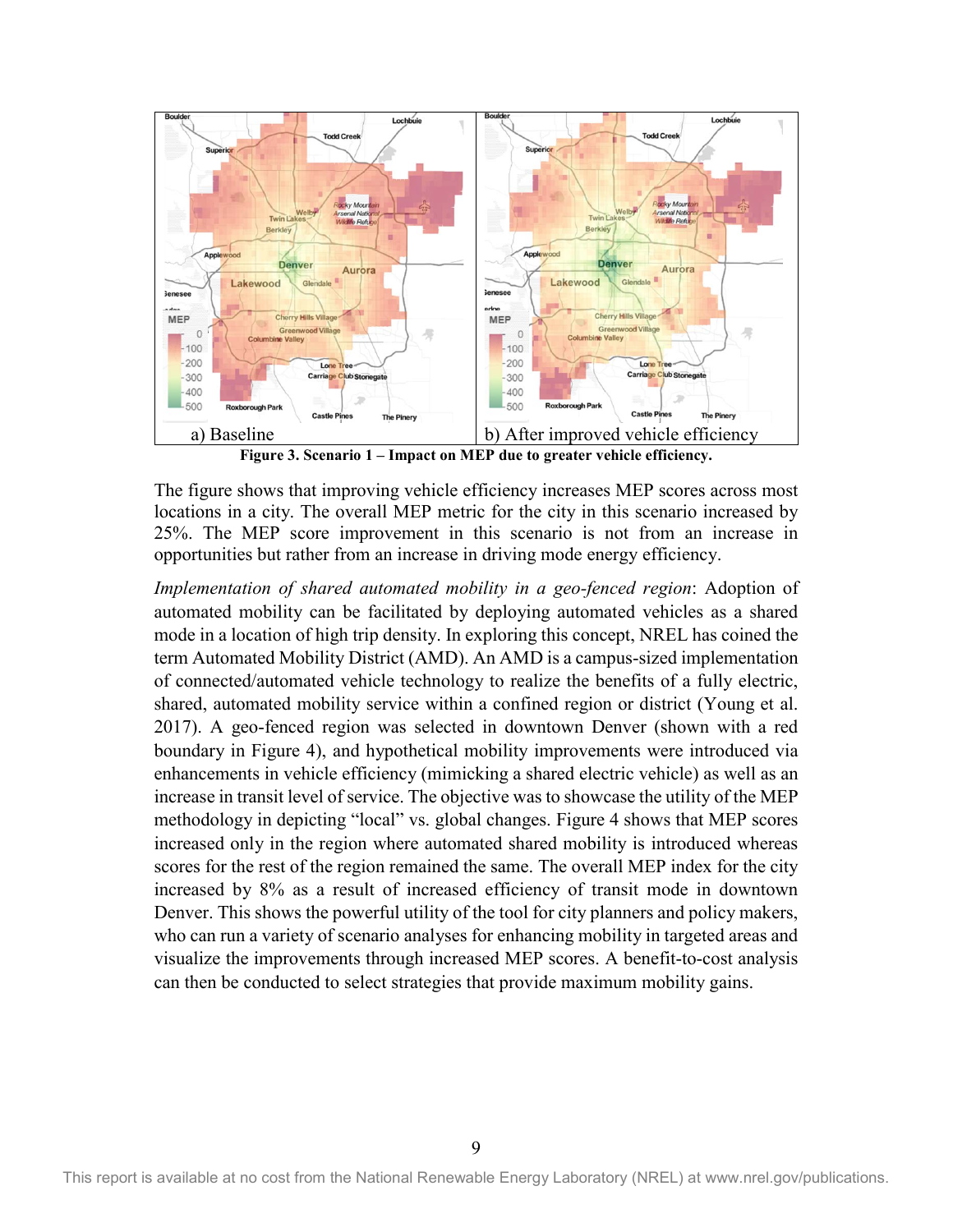

**Figure 4. Scenario 2 – Implementation of an Automated Mobility District.**

*Inclusion of a new mode*: TNCs (such as Uber, Lyft, and Via) are shown to increase mobility in many urban areas, providing convenient transportation accessed through a smart phone. A first-order approximation of TNC impact on MEP levels was modeled in a fashion similar to driving. Travel times were adjusted to account for the delay in waiting for a TNC pickup, costs were adjusted upward as typical of TNC use, and energy was adjusted to account for deadheading (vehicles circulating with no passenger). This initial approximation does not account for any induced congestion as a result of the introduction of this new mode. Figure 5 shows the MEP maps for Denver before and after including TNCs in the MEP calculation. It can be observed from the figures that the MEP scores improved across the Denver metro region when the TNC mode was included in the calculation, though note that the change is depicted as a simple addition to existing modal availability.



**Figure 5. Scenario 3 – Inclusion of a TNC mode in MEP computation.**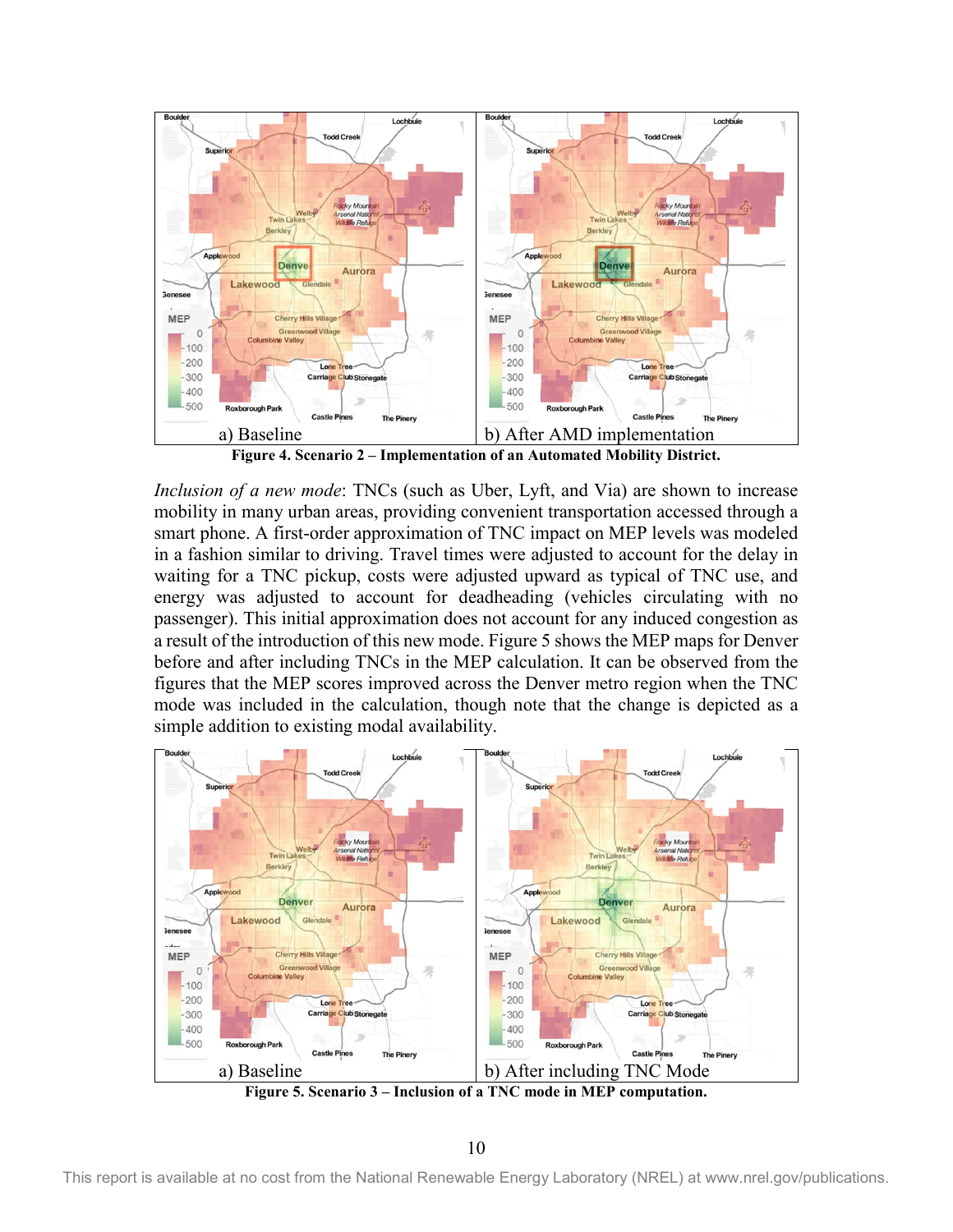This analysis was carried out in six metropolitan areas in addition to Denver. The improvement in the MEP scores ranged from 18%–23%, with an average improvement of 20%. The topic of appropriate accommodation of additional modes in the MEP computation (mode addition vs. mode displacement) is currently being analyzed by NREL researchers. Note that in all the scenario analyses mentioned above, assumptions were made to show first-order effects in MEP scores due to technological advancements or transportation investments. Coupling the MEP calculations with agent-based travel microsimulation models can fully capture all effects, not just primary impacts such as energy intensity, but also, impacts of adoption rates, induced (or reduced) congestion, and other secondary and tertiary impacts that can arise from these scenarios.

#### **CONCLUSIONS AND DISCUSSION**

New mobility choices will have critical impacts on the functioning of metropolitan areas and decision making for transportation, energy use, and infrastructure. Communities of the future will need to measure the quality of the multitude of modal options available to their citizens, as well as move beyond single-mode, vehiclespecific, or infrastructure-specific metrics such as MPG, volume-to-capacity ratios, or vehicle-miles traveled.

A methodology for a comprehensive metric labeled the Mobility Energy Productivity (MEP) metric is presented in this paper. The MEP metric quantifies the quality of mobility that a location offers, weighted by time, energy, and affordability aspects of the modes that provide mobility. The MEP metric will allow communities to disaggregate the score to isolate the impacts of certain mobility options at specific locations or among certain subpopulations and track progress over time, as well as aggregate upward to reflect an overall dashboard of fundamental impacts citywide.

The MEP metric offers a sophisticated tool to characterize, measure, and manage the movement of people and goods within a given location or region. The ability to quantify mobility using the MEP metric has the potential to create more livable and sustainable communities that offer transportation choices that are affordable, accessible, and lead to higher quality of life for citizens. For this reason, NREL is partnering with ASCE to offer this metric and its framework as a standard measure for use in smart cities. This effort will focus on identifying baseline parameters to compute the metric so that cities across the United States and beyond will have a common standard to quantify and track the quality of mobility in their cities. Although the basic framework is developed, work is in progress to add refinements for socio-economic changes, accurate end-time representation (such as parking delays), and adaptation for additional modes. NREL is creating a MEP module, similar in concept to the standardized calculation framework provided by EPA MOVES (U.S. Environmental Protection Agency 2018), that can work with existing urban transportation models at any level of sophistication (from traditional four-step models to modern activity-based models). This approach enables the modeled results to be viewed through the MEP lens and facilitates objective quantification of sustainable urban mobility concepts.